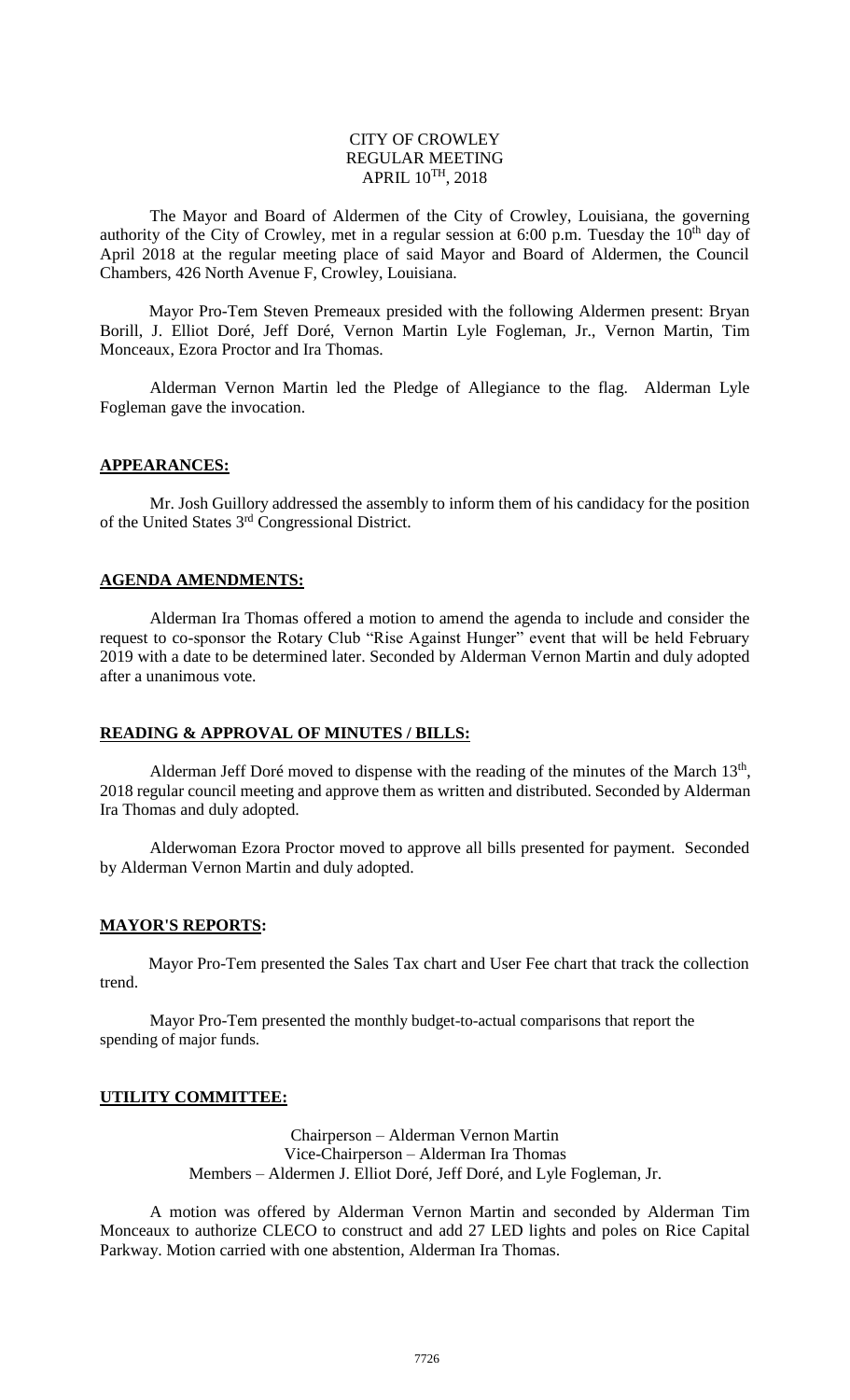# **PUBLIC SAFETY COMMITTEE:**

# Chairperson – Alderman Lyle Fogleman, Jr. Vice-Chairperson – Alderman Bryan Borill Members – Aldermen Vernon Martin, Tim Monceaux and Steven Premeaux

A motion was offered by Alderman Lyle Fogleman and seconded by Alderman Vernon Martin to approve a new 2018 Class B Retail Package Beer Permit and a new 2018 Class B Retail Package Liquor Permit for Brookshires Grocery Company dba Super1Food #639 located at 2004 North Parkerson. Motion carried.

A motion was offered by Alderman Lyle Fogleman and seconded by Alderman Vernon Martin to renew a 2018 Class B Retail Package Beer Permit and renew a 2018 Class B Retail Package Liquor Permit for DG Louisiana dba Dollar General Store located at 2019 North Parkerson Avenue. Motion carried.

# **ZONING & ANNEXATION COMMITTEE:**

Chairperson – Alderman Ira Thomas Vice-Chairperson – Alderman Vernon Martin Members – Aldermen Bryan Borill, J. Elliot Doré and Steven Premeaux

A motion was offered by Alderman Ira Thomas and seconded by Alderman Bryan Borill to approve the Planning Commission recommendation for a Home Occupancy variance for gunsmith shop for Scott Davy described as Lot 4 Block 3 Estes Addition located at 1213 South Avenue G. Motion carried.

A motion was offered by Alderman Ira Thomas and seconded by Alderman Tim Monceaux, to approve the Planning Commission recommendation for a Preliminary and Final Plat due to re-subdivide relative to being described as Tract A & B Lot 18 Simon Addition, City of Crowley, Acadia Parish, Louisiana on the preliminary plat submitted. Motion carried.

# **INSURANCE & PERSONNEL COMMITTEE:**

Chairperson – Alderwoman Ezora Proctor Vice-Chairperson – Alderman Jeff Doré Members – Aldermen Bryan Borill, Vernon Martin, and Ira Thomas

A motion was offered by Alderwoman Ezora Proctor and seconded by Alderman Jeff Doré to approve the renewal of health plan proposal with the third party administrator as Meritain Health and the Stop Loss Carrier as United States Fire Ins. Co. and to keep the plan in compliance and offer alternatives to control high utilization and cost such as a High Deductible Plan (IRS Increase) - To keep this plan eligible to be used in conjunction with Health Savings Accounts, by IRS guidelines, the Individual Deductible was increased by \$50 and the Family Deductible increased by \$100. The Out of Pocket limits, which include the deductible were also changed to reflect these increases and a telemedicine service is being offered to encourage lower cost treatment for minor illnesses and control increased emergency room and urgent care utilization. Employees can access a doctor via phone app or telephone 24/7/365. The cost is \$0 to employees on the PPO Co-pay Plan and \$40 to employees on the High Deductible Plan effective May 1, 2018 to April 30, 2019 as presented by Julie Creswell with Assured Partners/Landry, Harris and Company. Motion carried.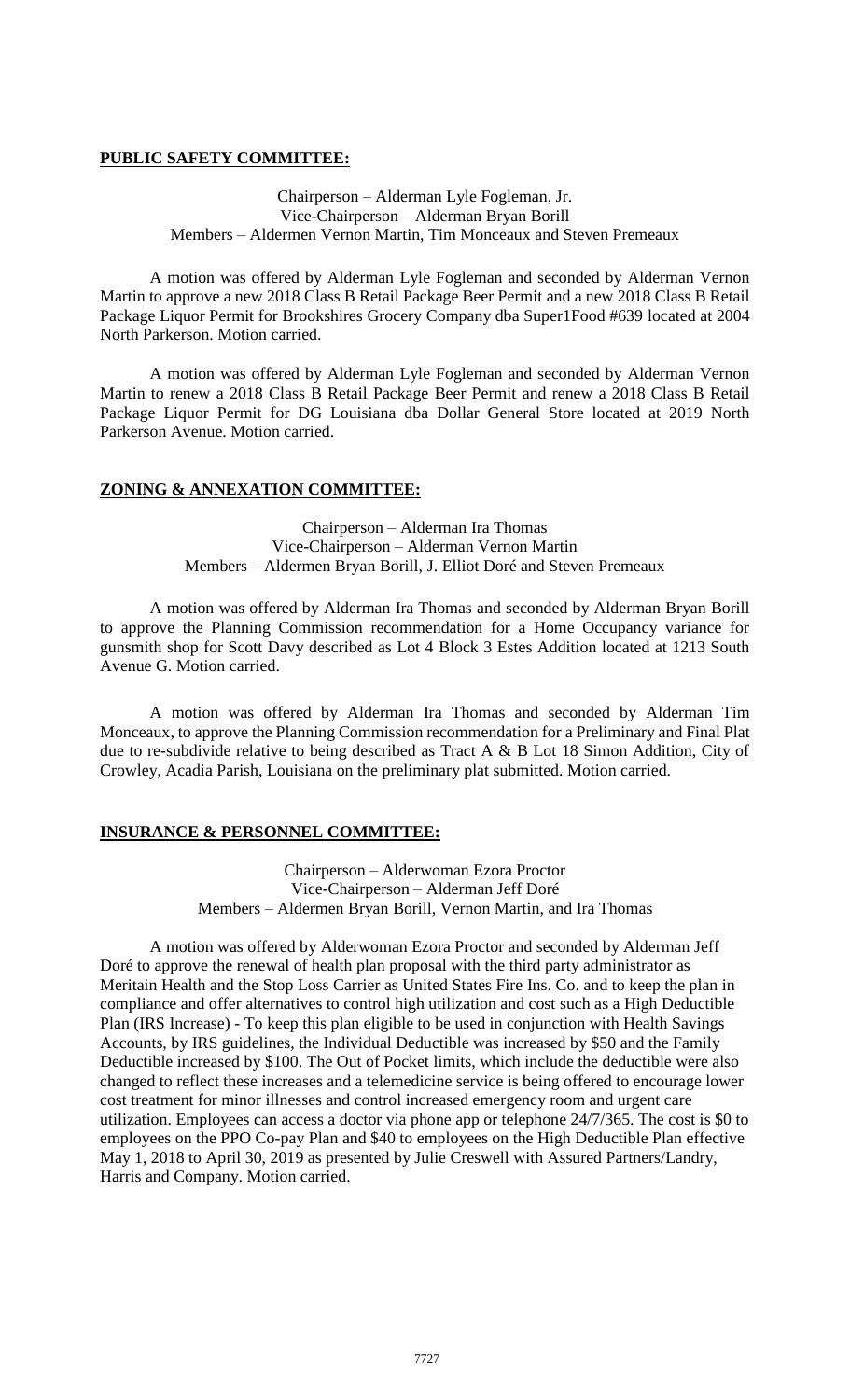# **COMMUNITY & ECONOMIC DEVELOPMENT COMMITTEE:**

Chairperson – Alderman Jeff Doré Vice-Chairperson – Alderman Tim Monceaux Members – Aldermen Bryan Borill, Ezora Proctor and Kitty Valdetero

The following proclamation was offered by Alderman Jeff Doré, seconded by Alderman Elliot Doré, and duly adopted.

Proclamation

- Whereas, the Community Development Block Grant (CDBG) program has operated since 1974 to provide local governments with the resources required to primarily meet the needs of person of low-and moderate-income; and
- Whereas, the Louisiana Community Development Block Grant (CDBG) is among the few remaining federal programs available to address the needs of low and moderate
- Whereas, the City of Crowley and other local governments have a clearly demonstrated the capacity to administer the CDBG program to identify, prioritize and resolve pressing local problems, such as the East and West Andrus Streets Improvements, West Crowley Drainage, West Crowley Sewer Improvements, sewer rehabilitation for Stutes Addition and various public improvement projects; and
- Whereas, that during National Community Development Week 2018, the City of Crowley give special thanks and recognition to all participants whose hard work and devotion to the neighborhoods and their low- and moderate- income residents help ensure the quality and effectiveness of the Community Development Block Grant Program; and
- Now, Therefore, I, Greg A. Jones, by virtue of the authority vested in me as Mayor of the City of Crowley, do hereby proclaim the week of April 2-6, 2018, as

National Community Development Week

in Crowley and urge all citizens to join us in recognizing the Louisiana Community Development Block Grant program and the important role in our community.

> In Witness Whereof, I have here unto set my hand and caused the seal of the City of Crowley to be affixed this 3rd day of April 2018.

S/Greg A. Jones, Mayor City of Crowley, Louisiana

The following proclamation was offered by Alderman Jeff Doré and seconded by Alderman Ira Thomas, and duly adopted.

Proclamation

Whereas, the 450<sup>th</sup> of the National Fair Housing Law, Title VIII of the Civil Rights Act of 1968, during the month of April, is an occasion for all Americans – individually and collectively – to rededicate themselves to the principle of freedom from housing discrimination whenever it exists; and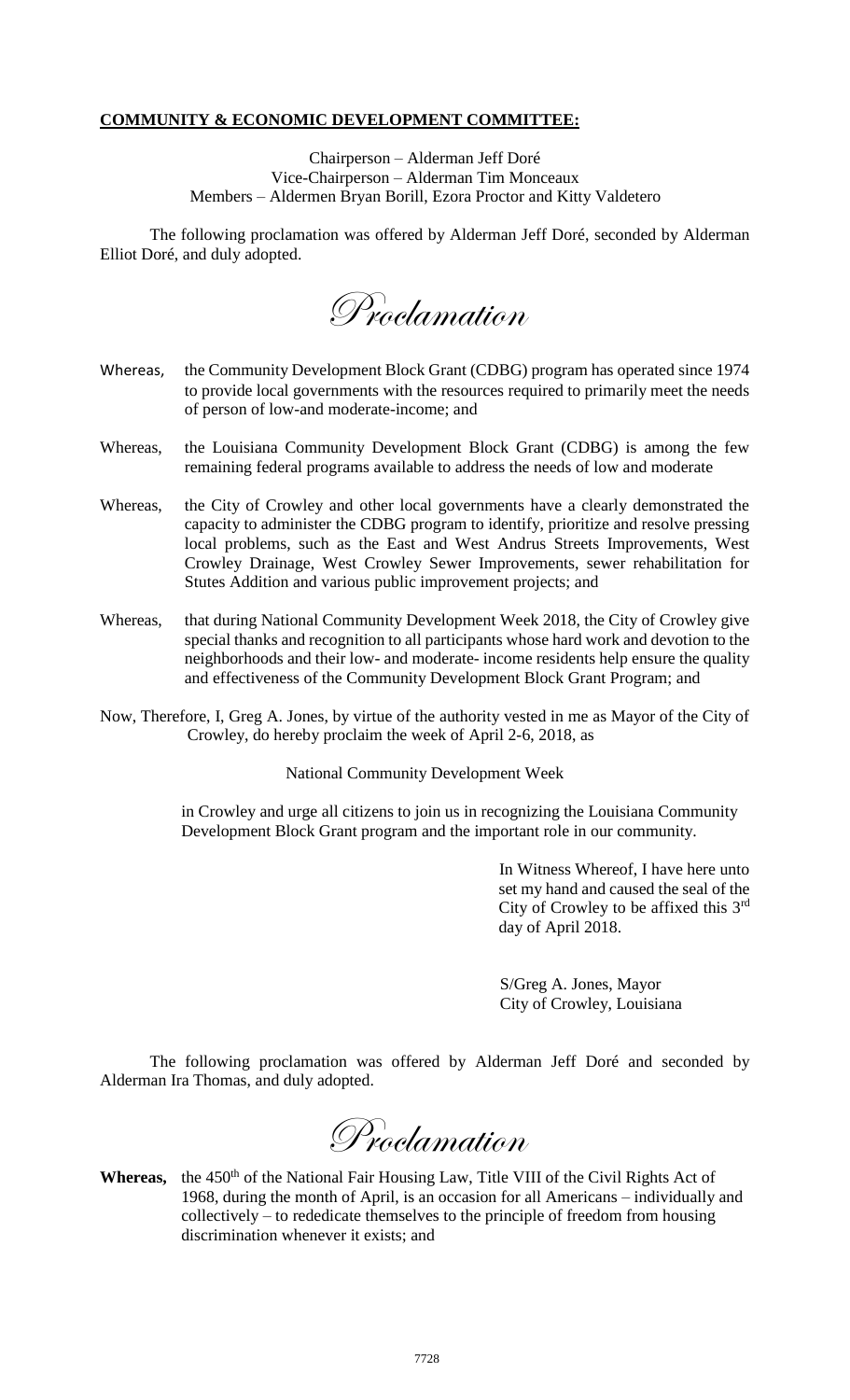**Whereas,** this law guarantees each citizen the critical, personal element of the freely choosing a home; and

**Whereas,** a fair housing law has been passed by the state of Louisiana, and implementation of the law requires the positive commitment, involvement, and support of each of our citizens; and

**Whereas,** the department and agencies of the state of Louisiana are to provide leadership in the effort to make fair housing not just an idea, but an ideal for all our citizens; and

- **Whereas,** barriers that diminish the rights and limit the options of any citizen to freely choose a home will ultimately diminish the rights and limit the options of all.
- **Now, Therefore,** I, Greg A. Jones, Mayor of the City of Crowley, do hereby proclaim April 2018 as

Fair Housing Month

in the City of Crowley. I urge all citizens to celebrate the diversity and value the harmonious communities of neighbors to support the goal of equal housing opportunities for all people.

> In Witness Whereof, I have hereunto set my hand to be affixed the Great Seal of the City of Crowley, Acadia Parish, Louisiana this the 3rd day of April 2018.

S/Greg A. Jones, Mayor CITY OF CROWLEY, LOUISIANA

Alderman Ira Thomas offered a motion to amend the agenda to include and consider the request to co-sponsor the Rotary Club "Rise Against Hunger" event that will be held February 2019 with a date to be determined later. Seconded by Alderman Tim Monceaux and duly adopted. Elliot Doré and Ezora Proctor recused themselves from the vote due to them being Rotarians.

#### **RESOLUTIONS:**

The following resolution was offered by Alderman Vernon Martin and seconded by Alderman Elliot Doré, and duly adopted.

> A RESOLUTION OF THE BOARD OF ALDERMEN OF THE CITY OF CROWLEY, PARISH OF ACADIA, STATE OF LOUISIANA, AUTHORIZING AN INTERGOVERNMENTAL AGREEMENT WITH THE ACADIA PARISH POLICE JURY AND THE SIXTH WARD CROWLEY GRAVITY DRAINAGE DISTRICT TO ASSIST IN REPAIRS TO THE CENTER DITCH AT EAST  $5^{TH}$  STREET, CROWLEY, LOUISIANA; TO PROVIDE FOR THE TERMS AND CONDITIONS OF THE USE OF THE FACILITIES; AND TO PROVIDE FOR ALL MATTERS RELATIVE THERETO.

WHEREAS, the Sixth Ward Crowley Gravity Drainage District has requested assistance from the Acadia Parish Police Judy and the City of Crowley for financial contribution to repair drainage culverts, repair and prevent future erosion of the Center Ditch at East 5<sup>th</sup> Street; and

WHEREAS, the Center Ditch is one of the primary drains of the City of Crowley; and

WHEREAS, the total contract cost of the project of \$18,203.09 as per the bid of Frey Dirt Works L.L.C. is to be shared equally by the entities at a cost of approximately \$6,100.00 per entity; and

WHEREAS, the Sixth Ward Crowley Gravity Drainage District has agreed to award and administer the contract and supervise the work; and